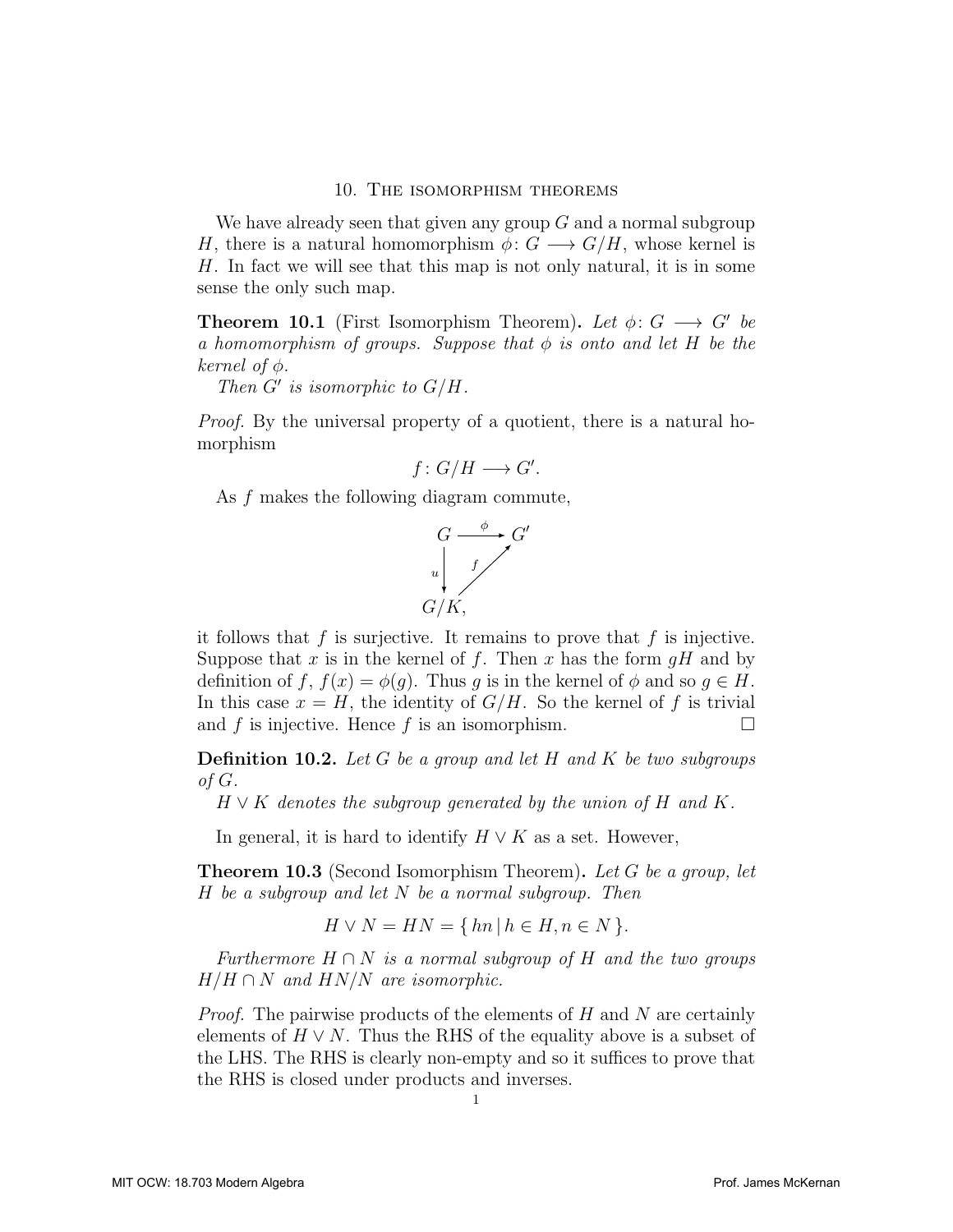Suppose that x and y are elements of the RHS. Then  $x = h_1 n_1$  and  $y = h_2 n_2$ , where  $h_i \in H$  and  $n_i \in N$ . Now  $h_2^{-1} n_1 h_2 = n_3 \in N$ , as N is normal in G. So  $n_1h_2 = h_2n_3$ . In this case

$$
xy = (h_1 n_1)(h_2 n_2)
$$
  
=  $(h_1 (n_1 h_2) n_2$   
=  $(h_1 (h_2 n_3) n_2$   
=  $(h_1 h_2)(n_3 n_2)$ ,

which shows that  $xy$  has the correct form. On the other hand, suppose  $x = hn$ . Then  $hnh^{-1} = m \in N$  as N is normal and so  $hn^{-1}h^{-1} = m^{-1}$ . In this case

$$
x^{-1} = n^{-1}h^{-1}
$$

$$
= hm^{-1},
$$

so that  $x^{-1}$  is of the correct form.

Hence the first statement. Let  $H \longrightarrow HN$  be the natural inclusion. As N is normal in  $G$ , it is certainly normal in  $HN$ , so that we may compose the inclusion with the natural homomorphism to get a homomorphism

$$
H \longrightarrow HN/N.
$$

This map sends  $h$  to  $hN$ .

Suppose that  $x \in HN/N$ . Then  $x = hnN = hN$ , where  $h \in H$ . Thus the homorphism above is clearly surjective. Suppose that  $h \in H$ belongs to the kernel. Then  $hN = N$  the identity coset, so that  $h \in N$ . Thus  $h \in H \cap N$ . The result then follows by the First Isomorphism Theorem applied to the map above.  $\Box$ 

It is easy to prove the Third isomorphism Theorem from the First.

**Theorem 10.4** (Third Isomorphism Theorem). Let  $K \subset H$  be two normal subgroups of a group G.

Then

$$
G/H \simeq (G/K)/(H/K).
$$

*Proof.* Consider the natural map  $G \longrightarrow G/H$ . The kernel, H, contains K. Thus, by the universal property of  $G/K$ , it follows that there is a homomorphism  $G/K \longrightarrow G/H$ .

This map is clearly surjective. In fact, it sends the left coset  $qK$  to the left coset  $gH$ . Now suppose that  $gK$  is in the kernel. Then the left coset qH is the identity coset, that is,  $qH = H$ , so that  $q \in H$ . Thus the kernel consists of those left cosets of the form  $qK$ , for  $q \in H$ , that is,  $H/K$ . The result now follows by the first Isomorphism Theorem.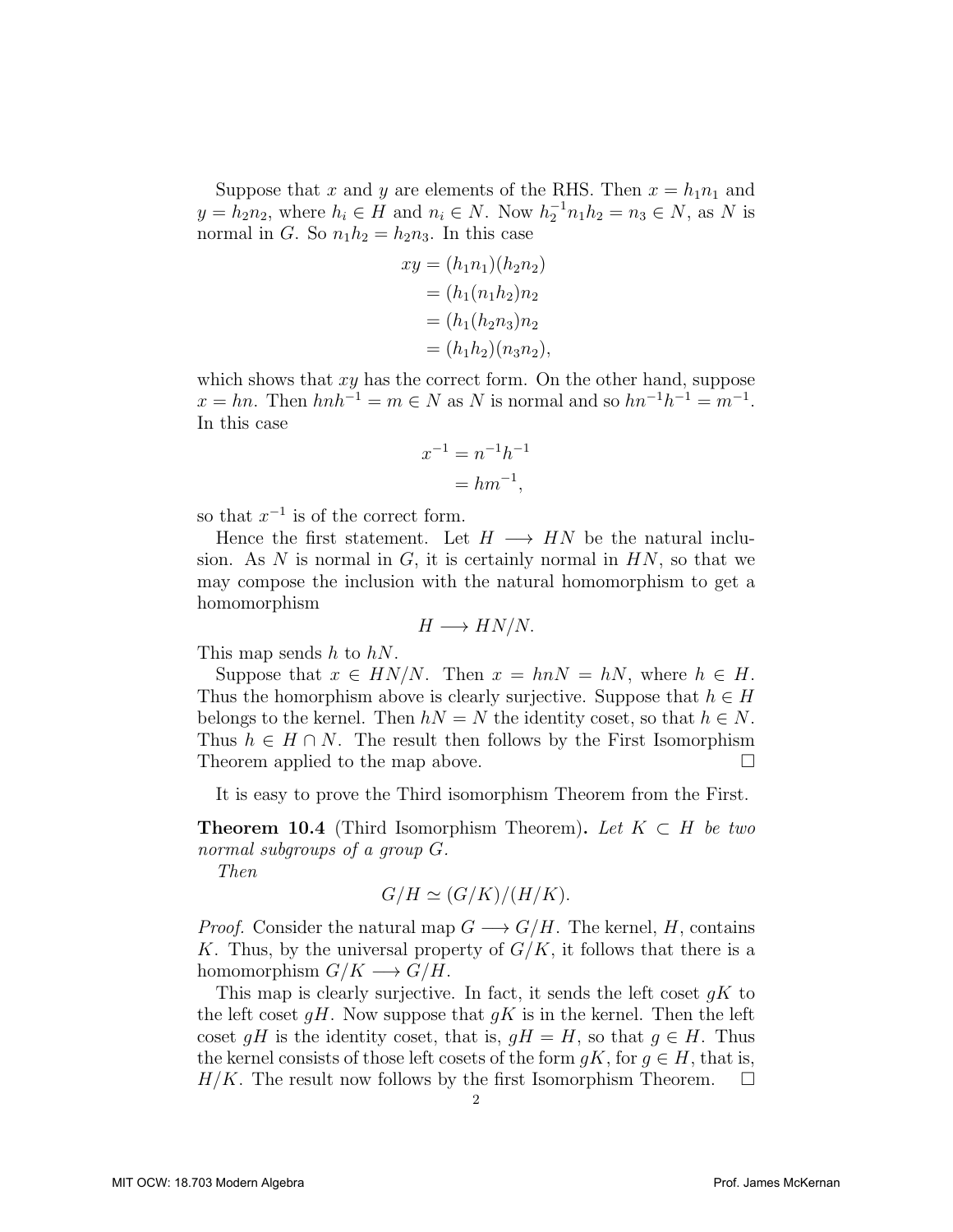Recall that a subgroup is normal if it is invariant under conjugation. Now conjugation is just a special case of an automorphism of G.

**Definition 10.5.** Let G be a group and let H be a subgroup. We say that H is a characteristic subgroup of G, if for every automorphism  $\phi$ of  $G, \phi(H) = H$ .

It turns out that most of the *general* normal subgroups that we have defined so far are all in fact characteristic subgroups.

**Lemma 10.6.** Let G be a group and let  $Z = Z(G)$  be the centre. Then Z is characteristically normal.

*Proof.* Let  $\phi$  be an automorphism of G. We have to show  $\phi(Z) = Z$ .

Pick  $z \in Z$ . Then z commutes with every element of G. Pick an element x of G. As  $\phi$  is a bijection,  $x = \phi(y)$ , for some  $y \in G$ . We have

$$
x\phi(z) = \phi(y)\phi(z)
$$
  
=  $\phi(yz)$   
=  $\phi(zy)$   
=  $\phi(z)\phi(y)$   
=  $\phi(z)x$ .

As x is arbitrary, it follows that  $\phi(z)$  commutes with every element of G. But then  $\phi(z) \in Z$ . Thus  $\phi(Z) \subset Z$ . Applying the same result to the inverse  $\psi$  of  $\phi$  we get  $\phi^{-1}(Z) = \psi(Z) \subset Z$ . But then  $Z \subset \phi(Z)$ , so that  $Z = \phi(Z)$ .

**Definition 10.7.** Let  $G$  be a group and let  $x$  and  $y$  be two elements of G.  $x^{-1}y^{-1}xy$  is called the **commutator of** x and y.

The commutator subgroup of  $G$  is the group generated by all of the commutators.

**Lemma 10.8.** Let G be a group and let H be the commutator subgroup.

Then H is characteristically normal in G and the quotient group  $G/H$  is abelian. Moreover this quotient is universal amongst all all abelian quotients in the following sense:

Suppose that  $\phi: G \longrightarrow G'$  is any homomorphism of groups, where  $G'$  is abelian. Then there is a unique homomorphism  $f: G/H \longrightarrow G'$ such that  $f \circ u = \phi$ .

*Proof.* Suppose that  $\phi$  is an automorphism of G and let x and y be two elements of G. Then

$$
\phi(x^{-1}y^{-1}xy) = \phi(x)^{-1}\phi(y)^{-1}\phi(x)\phi(y).
$$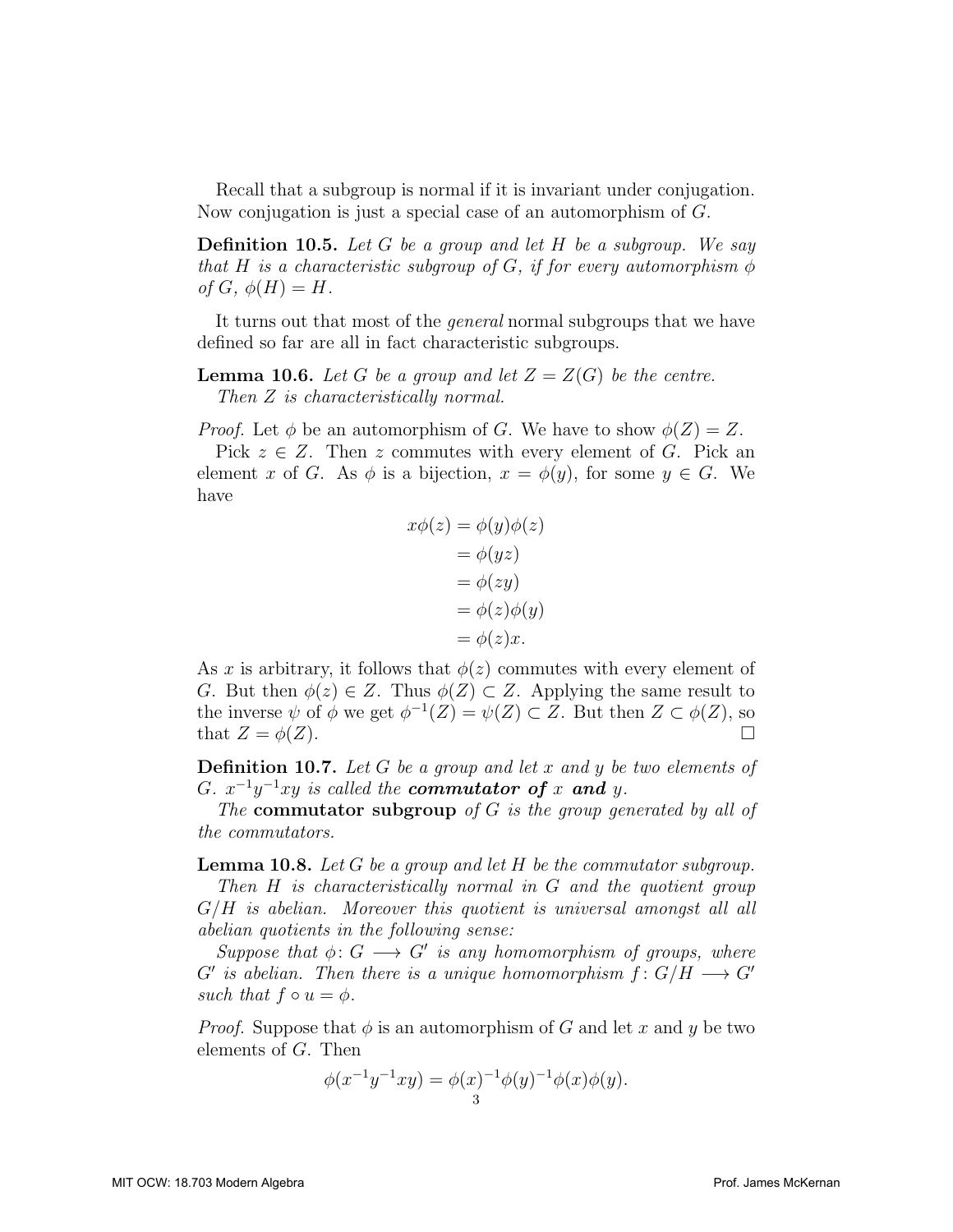The last expression is clearly the commutator of  $\phi(x)$  and  $\phi(y)$ . Thus  $\phi(H)$  is generated by the commutators, and so  $\phi(H) = H$ . Thus H is characteristically normal in G.

Suppose that  $aH$  and  $bH$  are two left cosets. Then

$$
(bH)(aH) = baH
$$
  
=  $ba(a^{-1}b^{-1}ab)H$   
=  $abH = (aH)(bH)$ .

Thus  $G/H$  is abelian.

Suppose that  $\phi: G \longrightarrow G'$  is a homomorphism, and that G' is abelian. By the universal property of a quotient, it suffices to prove that the kernel of  $\phi$  must contain H.

Since  $H$  is generated by the commutators, it suffices to prove that any commutator must lie in the kernel of  $\phi$ . Suppose that x and y are in G. Then  $\phi(x)\phi(y) = \phi(y)\phi(x)$ . It follows that  $\phi(x)^{-1}\phi(y)^{-1}\phi(x)\phi(y)$ is the identity in G' so that  $x^{-1}y^{-1}xy$  is sent to the identity, that is, the commutator of x and y lies in the kernel of  $\phi$ .

## <span id="page-3-0"></span>Definition-Lemma 10.9. Let G and H be any two groups.

The product of G and H, denoted  $G \times H$ , is the group, whose elements are the ordinary elements of the cartesian product of G and H as sets, with multiplication defined as

$$
(g_1, h_1)(g_2, h_2) = (g_1g_2, h_1h_2).
$$

*Proof.* We need to check that with this law of multiplication,  $G \times H$ becomes a group. This is left as an exercise for the reader.  $\Box$ 

<span id="page-3-1"></span>**Definition 10.10.** Let C be a category and let X and Y be two objects of C. The categorical product of X and Y, denoted  $X \times Y$ , is an object together with two morphisms  $p: X \times Y \longrightarrow X$  and  $q: X \times Y \longrightarrow Y$ that are universal amongst all such morphisms, in the following sense.

Suppose that there are morphisms  $f: Z \longrightarrow X$  and  $g: Z \longrightarrow Y$ . Then there is a unique morphism  $Z \longrightarrow X \times Y$  which makes the following diagram commute,

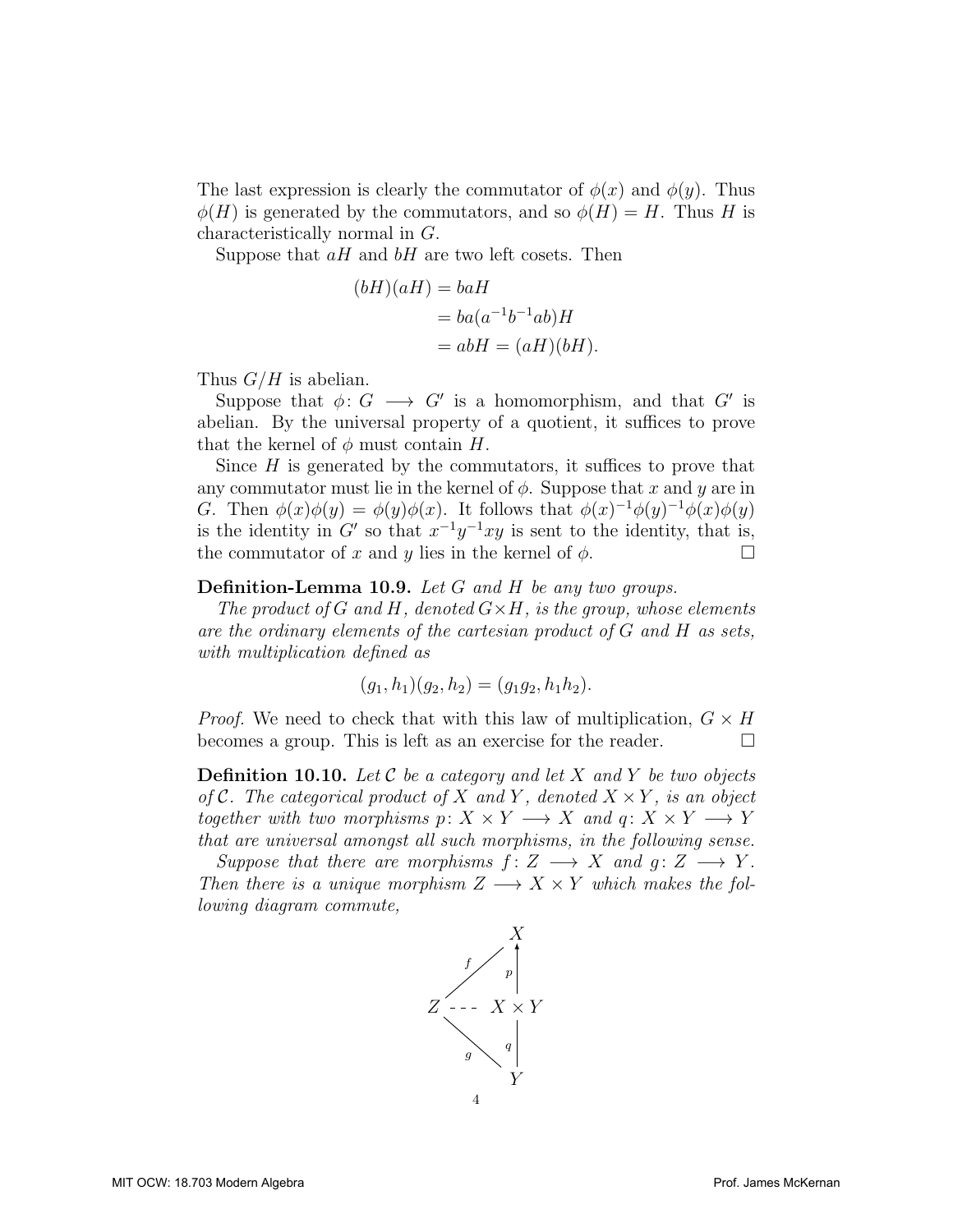Note that, by the universal property of a categorical product, in any category, the product is unique, up to unique isomorphism. The proof proceeds exactly as in the proof of the uniqueness of a categorical quotient and is left as an exercise for the reader.

Lemma 10.11. The product of groups is a categorical product.

That is, given two groups G and H, the group  $G \times H$  defined in ([10.9](#page-3-0)) satisfiees the universal property of ([10.10](#page-3-1)).

*Proof.* First of all note that the two ordinary projection maps  $p: G \times$  $H \longrightarrow G$  and  $q: G \times H \longrightarrow H$  are both homomorphisms (easy exercise left for the reader).

Suppose that we are given a group  $K$  and two homomorphisms  $f: K \longrightarrow G$  and  $g: K \longrightarrow H$ . We define a map  $u: K \longrightarrow G \times H$ by sending k to  $(f(k), g(k))$ .

It is left as an exercise for the reader to prove that this map is a homomorphism and that it is the only such map, for which the diagram commutes. D